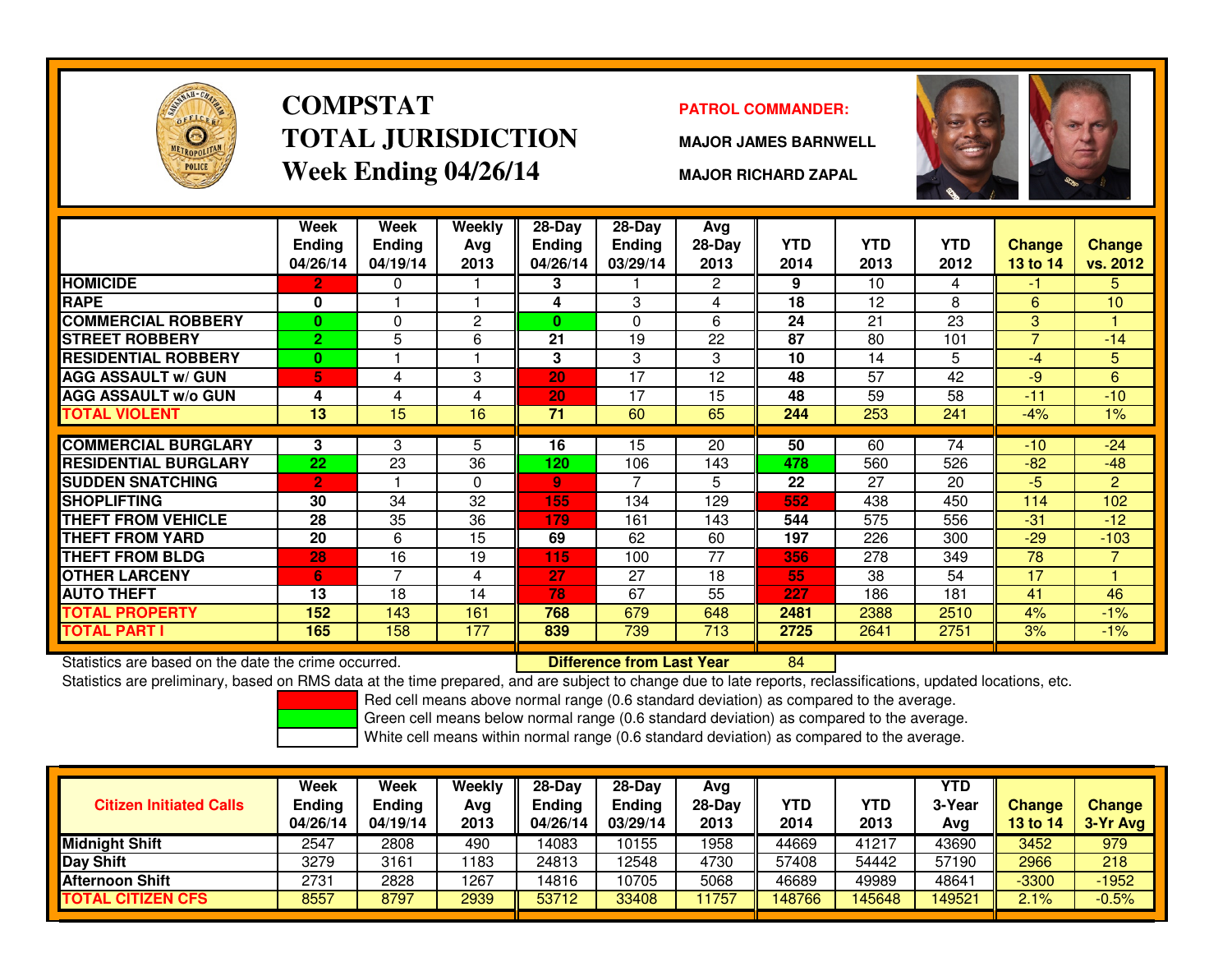

### **COMPSTATPRECINCT COMMANDER:**<br>
PRECINCT COMMANDER: **WEST CHATHAM PRECINCTWeek Ending 04/26/14**



**CAPT. CHARLES HALL**



|                             | Week           | Week           | Weekly         | $28-Day$       | $28-Day$       | Avg            |                |                   |            |               |                 |
|-----------------------------|----------------|----------------|----------------|----------------|----------------|----------------|----------------|-------------------|------------|---------------|-----------------|
|                             | <b>Ending</b>  | <b>Ending</b>  | Avg            | Ending         | <b>Ending</b>  | 28-Day         | <b>YTD</b>     | <b>YTD</b>        | <b>YTD</b> | <b>Change</b> | <b>Change</b>   |
|                             | 04/26/14       | 04/19/14       | 2013           | 04/26/14       | 03/29/14       | 2013           | 2014           | 2013              | 2012       | 13 to 14      | vs. 2012        |
| <b>HOMICIDE</b>             | 0              | 0              | 0              | 0              | 0              | 0              | 0              |                   | 0          | -1            | $\mathbf{0}$    |
| <b>RAPE</b>                 | 0              | $\mathbf{0}$   | 0              |                | 0              |                | 5              | $\overline{c}$    | 3          | 3             | $\overline{2}$  |
| <b>COMMERCIAL ROBBERY</b>   | $\mathbf{0}$   | $\mathbf{0}$   | 0              | $\mathbf{0}$   | 0              |                | 4              | 4                 | 4          | $\mathbf{0}$  | $\overline{0}$  |
| <b>STREET ROBBERY</b>       | 0              |                | 0              | 3              | 3              | $\overline{2}$ | 9              | 13                | 15         | $-4$          | $-6$            |
| <b>RESIDENTIAL ROBBERY</b>  | $\bf{0}$       |                | $\mathbf{0}$   |                |                |                | 3              | 3                 | $\Omega$   | $\mathbf{0}$  | 3               |
| <b>AGG ASSAULT w/ GUN</b>   |                | 0              | 0              |                | 0              |                | 4              | 8                 | 6          | $-4$          | $-2$            |
| <b>AGG ASSAULT W/o GUN</b>  | $\bf{0}$       | $\mathbf{2}$   |                | 4              | 4              | 3              | 6              | $\overline{7}$    | 10         | $-1$          | $-4$            |
| <b>TOTAL VIOLENT</b>        |                | 4              | $\overline{2}$ | 10             | 8              | 8              | 31             | 38                | 38         | $-18%$        | $-18%$          |
|                             |                |                |                |                |                |                |                |                   |            |               |                 |
| <b>COMMERCIAL BURGLARY</b>  |                |                |                | 4              | 3              | $\overline{2}$ | 9              | $12 \overline{ }$ | 6          | -3            | 3               |
| <b>RESIDENTIAL BURGLARY</b> | $\overline{2}$ | 9              | 6              | 23             | 20             | 25             | 84             | 106               | 69         | $-22$         | 15              |
| <b>SUDDEN SNATCHING</b>     | 0              |                | 0              | $\overline{2}$ | $\overline{c}$ | 0              | $\overline{2}$ | $\mathbf{0}$      |            | 2             |                 |
| <b>SHOPLIFTING</b>          | 6              | 3              | 3              | 19             | 15             | 12             | 67             | 55                | 48         | 12            | 19              |
| <b>THEFT FROM VEHICLE</b>   | 5              | 7              | 5              | 33             | 29             | 21             | 105            | 80                | 74         | 25            | 31              |
| <b>THEFT FROM YARD</b>      | 4              | $\overline{2}$ | $\overline{c}$ | 16             | 16             | 8              | 46             | 31                | 61         | 15            | $-15$           |
| <b>THEFT FROM BLDG</b>      | 7              | 5              | 3              | 27             | 25             | 11             | 68             | 40                | 62         | 28            | 6               |
| <b>OTHER LARCENY</b>        | $\overline{2}$ |                |                | 6              | 6              | $\mathbf{2}$   | 11             | 5                 | 9          | 6             | $\overline{2}$  |
| <b>AUTO THEFT</b>           | $\bf{0}$       | $\overline{2}$ | $\overline{2}$ | 13             | 12             | 9              | 45             | 28                | 25         | 17            | 20 <sup>1</sup> |
| <b>TOTAL PROPERTY</b>       | 27             | 31             | 23             | 143            | 128            | 91             | 437            | 357               | 355        | 22%           | 23%             |
| <b>TOTAL PART I</b>         | 28             | 35             | 25             | 153            | 136            | 99             | 468            | 395               | 393        | 18%           | 19%             |

Statistics are based on the date the crime occurred. **Difference from Last Year** 

<sup>73</sup>

Statistics are preliminary, based on RMS data at the time prepared, and are subject to change due to late reports, reclassifications, updated locations, etc.

Red cell means above normal range (0.6 standard deviation) as compared to the average.

Green cell means below normal range (0.6 standard deviation) as compared to the average.

|                                | Week          | Week          | Weekly | $28-Day$      | $28-Dav$ | Avg      |       |                    | <b>YTD</b> |               |               |
|--------------------------------|---------------|---------------|--------|---------------|----------|----------|-------|--------------------|------------|---------------|---------------|
| <b>Citizen Initiated Calls</b> | <b>Ending</b> | <b>Ending</b> | Avg    | <b>Ending</b> | Ending   | $28-Dav$ | YTD   | <b>YTD</b>         | 3-Year     | <b>Change</b> | <b>Change</b> |
|                                | 04/26/14      | 04/19/14      | 2013   | 04/26/14      | 03/29/14 | 2013     | 2014  | 2013               | Avg        | 13 to 14      | 3-Yr Avg      |
| <b>Midnight Shift</b>          | 714           | 765           | 97     | 3888          | 2874     | 389      | 12851 | $10\overline{774}$ | 1623       | 2077          | 1228          |
| Day Shift                      | 713           | 759           | 242    | 1228          | 3018     | 967      | 13952 | 13790              | 4383       | 162           | $-431$        |
| <b>Afternoon Shift</b>         | 578           | 599           | 259    | 3228          | 2323     | 1036     | 11107 | 12175              | 1799       | $-1068$       | $-692$        |
| <b>TOTAL CITIZEN CFS</b>       | 2005          | 2005          | 598    | 8344          | 8215     | 2392     | 37910 | 36739              | 37805      | 3.2%          | 0.3%          |
|                                |               |               |        |               |          |          |       |                    |            |               |               |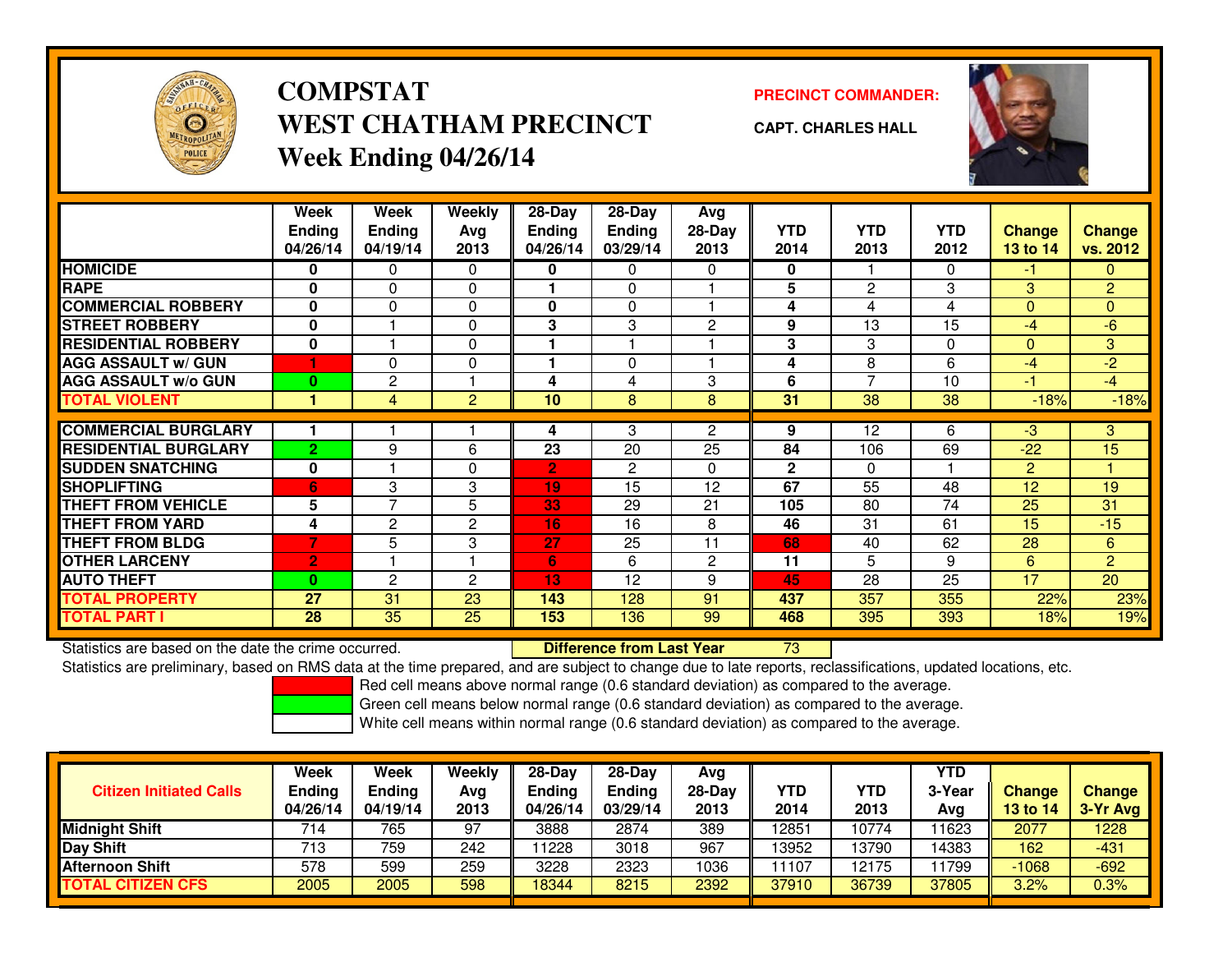

**COMPSTATDOWNTOWN PRECINCTWeek Ending 04/26/14**

#### **PRECINCT COMMANDER:**

**CAPT. BEN HERRON**

<sup>43</sup>



|                             | Week<br><b>Ending</b><br>04/26/14 | Week<br><b>Ending</b><br>04/19/14 | Weekly<br>Ava<br>2013 | $28-Day$<br><b>Endina</b><br>04/26/14 | $28$ -Day<br><b>Ending</b><br>03/29/14 | Avg<br>28-Day<br>2013 | <b>YTD</b><br>2014 | <b>YTD</b><br>2013 | <b>YTD</b><br>2012 | <b>Change</b><br><b>13 to 14</b> | Change<br>vs. 2012 |
|-----------------------------|-----------------------------------|-----------------------------------|-----------------------|---------------------------------------|----------------------------------------|-----------------------|--------------------|--------------------|--------------------|----------------------------------|--------------------|
| <b>HOMICIDE</b>             | 0                                 | 0                                 | 0                     | 0                                     | 0                                      |                       | 0                  | $\overline{2}$     | 0                  | $-2$                             | 0.                 |
| <b>RAPE</b>                 | 0                                 | 0                                 | $\Omega$              |                                       |                                        |                       | 4                  | 4                  | $\overline{2}$     | $\Omega$                         | $\overline{2}$     |
| <b>COMMERCIAL ROBBERY</b>   | $\bf{0}$                          | $\Omega$                          | $\Omega$              | 0                                     | $\Omega$                               |                       | 3                  | $\overline{2}$     | 3                  |                                  | $\Omega$           |
| <b>STREET ROBBERY</b>       | $\bf{0}$                          |                                   | 2                     | 5                                     | 5                                      | 8                     | 18                 | 25                 | 35                 | $-7$                             | $-17$              |
| <b>RESIDENTIAL ROBBERY</b>  | $\mathbf{0}$                      | $\Omega$                          | $\Omega$              | 0                                     | $\Omega$                               |                       |                    | 3                  | $\overline{c}$     | $-2$                             | $-1$               |
| <b>AGG ASSAULT w/ GUN</b>   | $\bf{0}$                          | $\Omega$                          |                       | 4                                     | 4                                      | 3                     | 12                 | 13                 | 9                  | -1                               | 3 <sup>1</sup>     |
| <b>AGG ASSAULT w/o GUN</b>  | $\mathbf{0}$                      | 0                                 |                       | 5                                     | 4                                      | 4                     | 15                 | 12                 | 15                 | 3                                | $\overline{0}$     |
| <b>TOTAL VIOLENT</b>        | $\mathbf{0}$                      |                                   | 4                     | 15                                    | 14                                     | 18                    | 53                 | 61                 | 66                 | $-13%$                           | $-20%$             |
| <b>COMMERCIAL BURGLARY</b>  |                                   |                                   |                       |                                       |                                        |                       | 8                  |                    |                    |                                  |                    |
|                             | 0                                 |                                   |                       | $\mathbf{2}$                          | $\overline{c}$<br>⇁                    | 3                     |                    | 4                  | 12                 | 4                                | $-4$               |
| <b>RESIDENTIAL BURGLARY</b> |                                   |                                   | 3                     | 7                                     |                                        | 13                    | 38                 | 48                 | 53                 | $-10$                            | $-15$              |
| <b>SUDDEN SNATCHING</b>     | 0                                 | 0                                 | 0                     | 3                                     | 3                                      | $\overline{2}$        | 8                  | 15                 | 10                 | $-7$                             | $-2$               |
| <b>SHOPLIFTING</b>          | 3                                 | 4                                 | 4                     | 14                                    | 13                                     | 17                    | 79                 | 48                 | 50                 | 31                               | 29                 |
| <b>THEFT FROM VEHICLE</b>   | 6                                 | 12                                | $\overline{7}$        | 58                                    | 53                                     | 29                    | 129                | 111                | 136                | 18                               | $-7$               |
| <b>THEFT FROM YARD</b>      | $\overline{9}$                    |                                   | 4                     | 19                                    | 16                                     | 18                    | 51                 | 69                 | 55                 | $-18$                            | $-4$               |
| <b>THEFT FROM BLDG</b>      | 9                                 | 4                                 | 4                     | 27                                    | 22                                     | 15                    | 87                 | 52                 | 80                 | 35                               | $\overline{7}$     |
| <b>OTHER LARCENY</b>        | 1                                 |                                   |                       | 4                                     | 4                                      | 4                     | 8                  | $\overline{7}$     | 14                 |                                  | $-6$               |
| <b>AUTO THEFT</b>           | $\bf{0}$                          | 6                                 | $\overline{c}$        | 10                                    | 10                                     | 9                     | 33                 | 36                 | 34                 | $-3$                             | $-1$               |
| <b>TOTAL PROPERTY</b>       | 29                                | 30                                | 27                    | 144                                   | 130                                    | 110                   | 441                | 390                | 444                | 13%                              | $-1%$              |
| <b>TOTAL PART I</b>         | 29                                | 31                                | 31                    | 159                                   | 144                                    | 128                   | 494                | 451                | 510                | 10%                              | $-3%$              |

Statistics are based on the date the crime occurred. **Difference from Last Year** 

Statistics are preliminary, based on RMS data at the time prepared, and are subject to change due to late reports, reclassifications, updated locations, etc.

Red cell means above normal range (0.6 standard deviation) as compared to the average.

Green cell means below normal range (0.6 standard deviation) as compared to the average.

|                                | Week          | Week          | Weekly | $28-Day$ | $28-Day$      | Avg      |       |       | <b>YTD</b> |               |               |
|--------------------------------|---------------|---------------|--------|----------|---------------|----------|-------|-------|------------|---------------|---------------|
| <b>Citizen Initiated Calls</b> | <b>Ending</b> | <b>Endina</b> | Avg    | Ending   | <b>Ending</b> | $28-Dav$ | YTD   | YTD   | 3-Year     | <b>Change</b> | <b>Change</b> |
|                                | 04/26/14      | 04/19/14      | 2013   | 04/26/14 | 03/29/14      | 2013     | 2014  | 2013  | Avg        | 13 to 14      | 3-Yr Avg      |
| <b>Midnight Shift</b>          | 532           | 605           | 107    | 2740     | 2019          | 428      | 7909  | 4297  | 6094       | 3612          | 1815          |
| Day Shift                      | 608           | 522           | 208    | 3174     | 2233          | 832      | 9902  | 6802  | 8201       | 3100          | 1701          |
| <b>Afternoon Shift</b>         | 563           | 573           | 226    | 3196     | 2323          | 905      | 9605  | 7199  | 8186       | 2406          | 1419          |
| <b>TOTAL CITIZEN CFS</b>       | 1703          | 1700          | 541    | 9110     | 6575          | 2165     | 27416 | 18298 | 22481      | 49.8%         | 22.0%         |
|                                |               |               |        |          |               |          |       |       |            |               |               |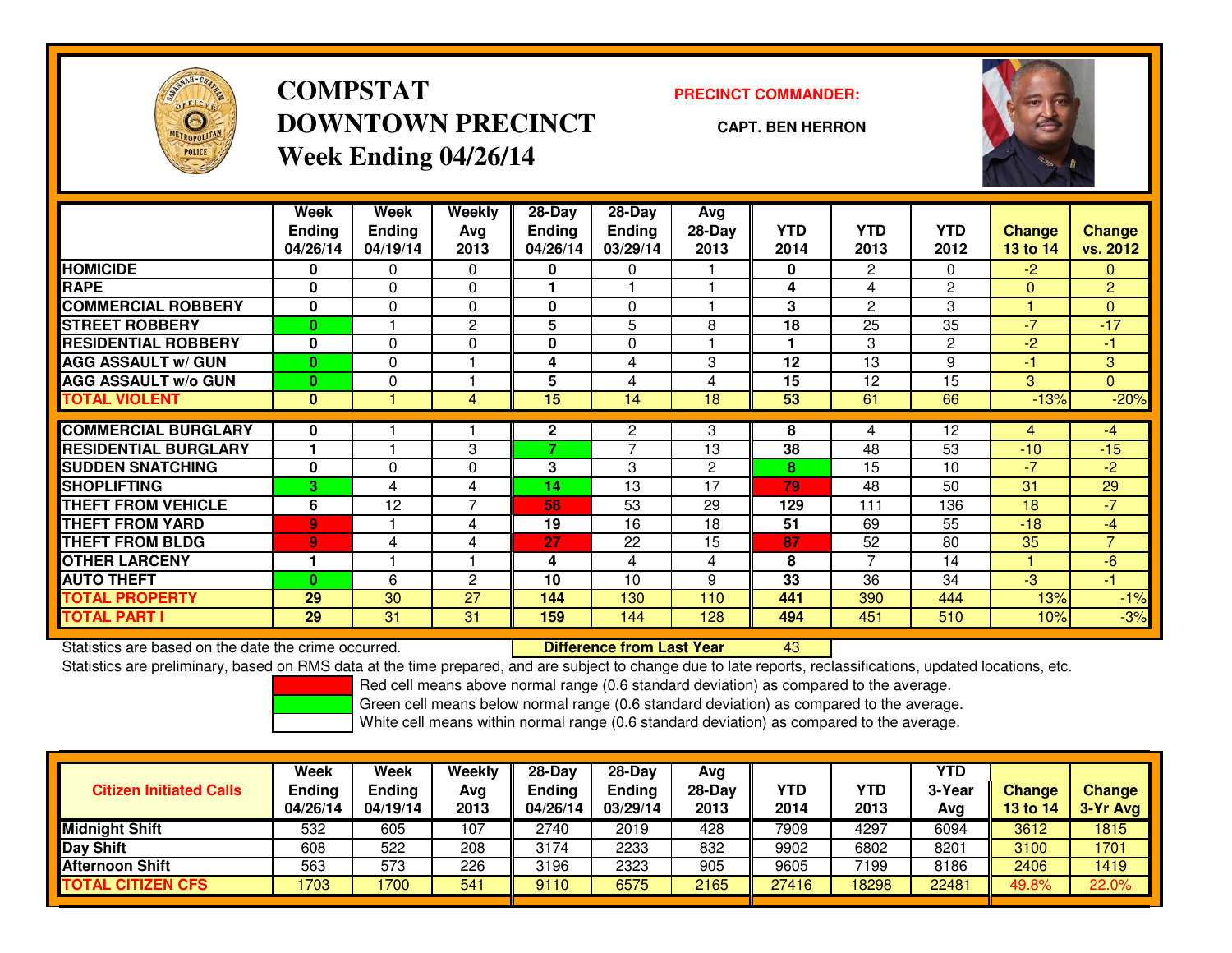

# **COMPSTATCENTRAL PRECINCT CAPT. DEVONN ADAMSWeek Ending 04/26/14**

#### **PRECINCT COMMANDER:**



|                             | Week<br><b>Ending</b><br>04/26/14 | Week<br><b>Ending</b><br>04/19/14 | Weekly<br>Avg<br>2013 | $28-Day$<br>Ending<br>04/26/14 | 28-Day<br><b>Ending</b><br>03/29/14 | Avg<br>$28-Day$<br>2013 | <b>YTD</b><br>2014       | <b>YTD</b><br>2013 | <b>YTD</b><br>2012 | <b>Change</b><br>13 to 14 | <b>Change</b><br>vs. 2012 |
|-----------------------------|-----------------------------------|-----------------------------------|-----------------------|--------------------------------|-------------------------------------|-------------------------|--------------------------|--------------------|--------------------|---------------------------|---------------------------|
| <b>HOMICIDE</b>             | 2                                 | 0                                 | 0                     | З.                             |                                     |                         | 7                        | 3                  | 3                  | 4                         | 4                         |
| <b>RAPE</b>                 | 0                                 |                                   | $\Omega$              | $\mathbf{2}$                   | $\overline{c}$                      | 0                       | 6                        | $\overline{2}$     | 0                  | 4                         | 6                         |
| <b>COMMERCIAL ROBBERY</b>   | 0                                 | $\Omega$                          | $\Omega$              | 0                              | 0                                   |                         | $\overline{\phantom{a}}$ | 4                  | 4                  | 3                         | 3                         |
| <b>STREET ROBBERY</b>       | $\bf{0}$                          | $\overline{c}$                    | и                     | 5                              | 5                                   | 5                       | 29                       | 23                 | 25                 | $6 \overline{6}$          | $\overline{4}$            |
| <b>RESIDENTIAL ROBBERY</b>  | $\bf{0}$                          | 0                                 | $\Omega$              | 0                              | $\Omega$                            |                         | $\mathbf{0}$             | 3                  |                    | -3                        | -1                        |
| <b>AGG ASSAULT w/ GUN</b>   |                                   |                                   |                       | $6\phantom{1}$                 | 6                                   | 4                       | 18                       | 16                 | 13                 | $\overline{2}$            | 5 <sup>1</sup>            |
| <b>AGG ASSAULT w/o GUN</b>  |                                   | O                                 |                       | 5                              | 4                                   | 4                       | 10                       | 18                 | 12                 | $-8$                      | $-2$                      |
| <b>TOTAL VIOLENT</b>        | 4                                 | 4                                 | 4                     | 21                             | 18                                  | 17                      | $\overline{77}$          | 69                 | 58                 | 12%                       | 33%                       |
|                             |                                   |                                   |                       |                                |                                     |                         |                          |                    |                    |                           |                           |
| <b>COMMERCIAL BURGLARY</b>  |                                   |                                   | $\overline{2}$        | 4                              | 4                                   |                         | 12                       | 21                 | 14                 | $-9$                      | $-2$                      |
| <b>RESIDENTIAL BURGLARY</b> | 6                                 | 4                                 | 9                     | 32                             | 27                                  | 37                      | 142                      | 143                | 157                | -1                        | $-15$                     |
| <b>SUDDEN SNATCHING</b>     | $\bf{0}$                          | 0                                 | $\Omega$              |                                |                                     |                         | $\mathbf{2}$             | 4                  | 3                  | $-2$                      | $-1$                      |
| <b>SHOPLIFTING</b>          |                                   | 4                                 | $\mathbf{2}$          | 14                             | 14                                  | 8                       | 35                       | 35                 | 9                  | $\mathbf{0}$              | 26                        |
| <b>THEFT FROM VEHICLE</b>   | 6                                 | 3                                 | 9                     | 38                             | 33                                  | 36                      | 122                      | 117                | 140                | 5                         | $-18$                     |
| <b>THEFT FROM YARD</b>      |                                   | 0                                 | 4                     | 10                             | 10                                  | 16                      | 36                       | 58                 | 72                 | $-22$                     | $-36$                     |
| <b>THEFT FROM BLDG</b>      | 3                                 | $\Omega$                          | 4                     | 21                             | 16                                  | 17                      | 58                       | 56                 | 63                 | 2                         | $-5$                      |
| <b>OTHER LARCENY</b>        | 0                                 | 2                                 |                       | 6                              | 6                                   | 4                       | 9                        | 3                  | 7                  | 6                         | $\overline{2}$            |
| <b>AUTO THEFT</b>           | $\overline{9}$                    | 3                                 | 4                     | 30                             | 24                                  | 17                      | 86                       | 51                 | 47                 | 35                        | 39                        |
| <b>TOTAL PROPERTY</b>       | 27                                | 17                                | 35                    | 156                            | 135                                 | 142                     | 502                      | 488                | 512                | 3%                        | $-2%$                     |
| <b>TOTAL PART I</b>         | 31                                | 21                                | 39                    | 177                            | 153                                 | 159                     | 579                      | 557                | 570                | 4%                        | 2%                        |

Statistics are based on the date the crime occurred. **Difference from Last Year** 

Statistics are based on the date the crime occurred. **Externee the Difference from Last Year hte are the 22 Li**<br>Statistics are preliminary, based on RMS data at the time prepared, and are subject to change due to late repo

Red cell means above normal range (0.6 standard deviation) as compared to the average.

Green cell means below normal range (0.6 standard deviation) as compared to the average.

|                                | <b>Week</b>               | Week               | Weekly | $28-Day$                  | $28-Dav$                  | Avg      |       |            | YTD    |                 |               |
|--------------------------------|---------------------------|--------------------|--------|---------------------------|---------------------------|----------|-------|------------|--------|-----------------|---------------|
| <b>Citizen Initiated Calls</b> | <b>Ending</b><br>04/26/14 | Ending<br>04/19/14 | Avg    | <b>Ending</b><br>04/26/14 | <b>Ending</b><br>03/29/14 | $28-Day$ | YTD   | <b>YTD</b> | 3-Year | <b>Change</b>   | <b>Change</b> |
|                                |                           |                    | 2013   |                           |                           | 2013     | 2014  | 2013       | Avg    | <b>13 to 14</b> | 3-Yr Avg      |
| <b>Midnight Shift</b>          | 389                       | 446                | 105    | 2205                      | 1668                      | 419      | 7058  | 5651       | 6897   | 1407            | 161           |
| Day Shift                      | 459                       | 425                | 249    | 2599                      | 1885                      | 996      | 9817  | 8684       | 1193   | 1133            | $-1376$       |
| <b>Afternoon Shift</b>         | 437                       | 437                | 263    | 2300                      | 1667                      | 1050     | 6886  | 7035       | 8052   | $-149$          | $-1166$       |
| <b>TOTAL CITIZEN CFS</b>       | 285                       | 1308               | 616    | 7104                      | 5220                      | 2465     | 23761 | 21370      | 26142  | 11.2%           | $-9.1%$       |
|                                |                           |                    |        |                           |                           |          |       |            |        |                 |               |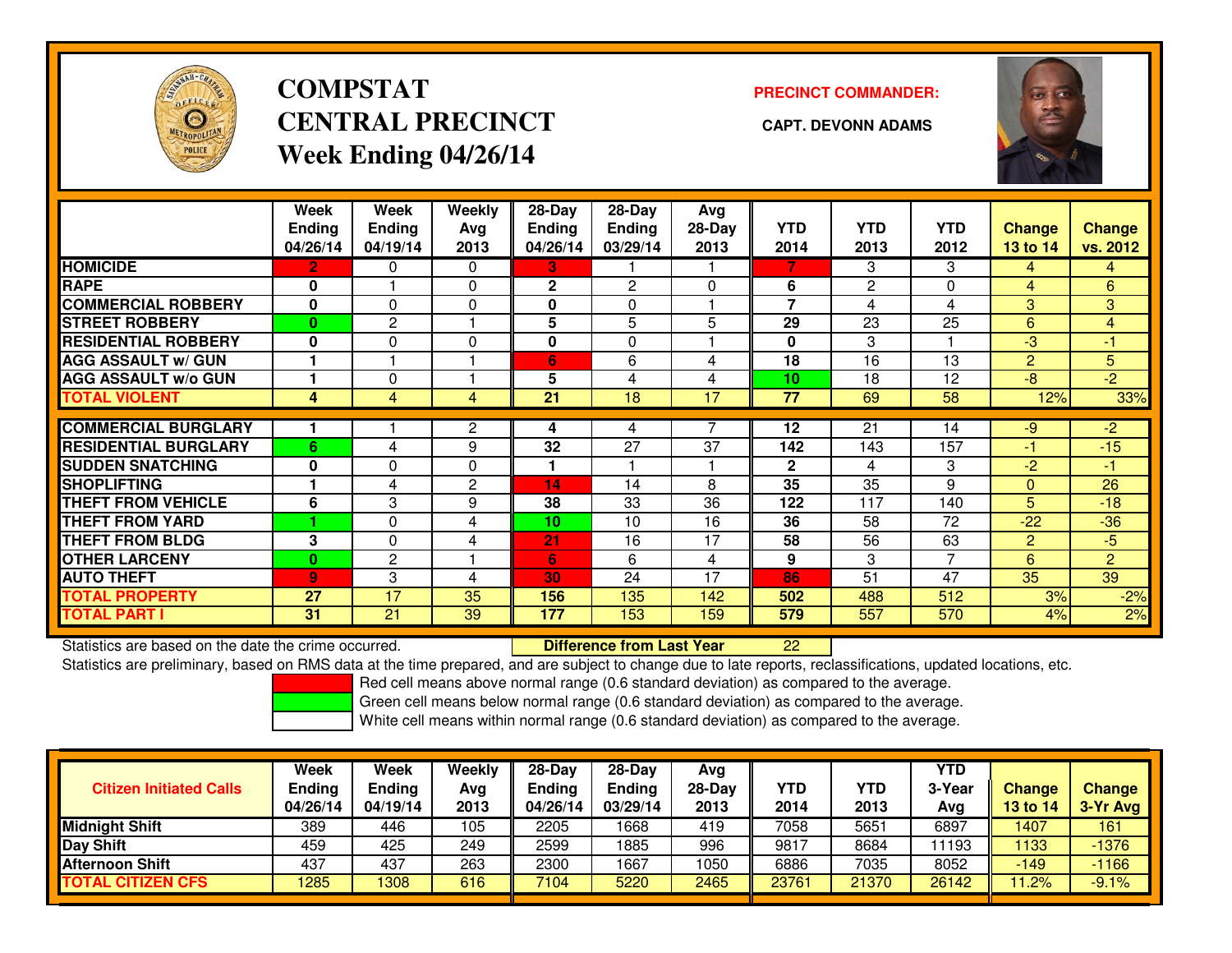

## **COMPSTAT PRECINCT COMMANDER: SOUTHSIDE PRECINCT CAPT. TERRY SHOOPWeek Ending 04/26/14**



|                             | Week<br><b>Ending</b><br>04/26/14 | Week<br><b>Ending</b><br>04/19/14 | Weekly<br>Avg<br>2013 | $28-Day$<br><b>Ending</b><br>04/26/14 | 28-Day<br><b>Ending</b><br>03/29/14 | Avg<br>$28-Day$<br>2013 | <b>YTD</b><br>2014 | <b>YTD</b><br>2013 | <b>YTD</b><br>2012 | <b>Change</b><br>13 to 14 | Change<br>vs. 2012 |
|-----------------------------|-----------------------------------|-----------------------------------|-----------------------|---------------------------------------|-------------------------------------|-------------------------|--------------------|--------------------|--------------------|---------------------------|--------------------|
| <b>HOMICIDE</b>             | 0                                 | 0                                 | $\mathbf{0}$          | 0                                     | 0                                   | $\Omega$                | 0                  | $\overline{2}$     | $\Omega$           | $-2$                      | 0                  |
| <b>RAPE</b>                 | 0                                 | 0                                 | $\Omega$              | 0                                     | $\Omega$                            |                         |                    | $\overline{2}$     | $\overline{2}$     | 41                        | $-1$               |
| <b>COMMERCIAL ROBBERY</b>   | 0                                 | 0                                 | 0                     | 0                                     | $\Omega$                            | $\overline{2}$          | 6                  | 6                  | 9                  | $\mathbf{0}$              | $-3$               |
| <b>STREET ROBBERY</b>       | $\overline{2}$                    | $\Omega$                          |                       | 6                                     | 4                                   | 3                       | 16                 | 4                  | 14                 | 12                        | $\overline{2}$     |
| <b>RESIDENTIAL ROBBERY</b>  | 0                                 | 0                                 | $\Omega$              |                                       |                                     |                         | 5                  | $\overline{c}$     | $\overline{2}$     | 3                         | 3                  |
| <b>AGG ASSAULT w/ GUN</b>   | $\mathbf 0$                       | 0                                 | 0                     |                                       |                                     |                         | 3                  | 6                  | 5                  | -3                        | $-2$               |
| <b>AGG ASSAULT w/o GUN</b>  |                                   | $\overline{c}$                    | $\Omega$              | 3                                     | $\overline{c}$                      | $\overline{2}$          | 5                  | 14                 | 12                 | -9                        | $-7$               |
| <b>TOTAL VIOLENT</b>        | 3                                 | $\overline{2}$                    | 2                     | 11                                    | 8                                   | 10                      | 36                 | 36                 | 44                 | 0%                        | $-18%$             |
|                             |                                   |                                   |                       |                                       |                                     |                         |                    |                    |                    |                           |                    |
| <b>COMMERCIAL BURGLARY</b>  |                                   | 0                                 |                       | 4                                     | 4                                   | 4                       | 12                 | 10                 | $\overline{31}$    | $\overline{2}$            | $-19$              |
| <b>RESIDENTIAL BURGLARY</b> | 6                                 | 6                                 | 8                     | 24                                    | 22                                  | 31                      | 82                 | 122                | 122                | $-40$                     | $-40$              |
| <b>SUDDEN SNATCHING</b>     | 0                                 | 0                                 | $\Omega$              |                                       |                                     |                         | 4                  | 4                  | 4                  | $\mathbf{0}$              | $\mathbf{0}$       |
| <b>SHOPLIFTING</b>          | 10                                | 12                                | 15                    | 65                                    | 53                                  | 58                      | 228                | 199                | 242                | 29                        | $-14$              |
| <b>THEFT FROM VEHICLE</b>   | 4                                 | 7                                 | $\overline{7}$        | 27                                    | 26                                  | 28                      | 100                | 146                | 97                 | $-46$                     | 3                  |
| <b>THEFT FROM YARD</b>      | 1                                 | $\overline{c}$                    | $\mathbf{2}$          | 8                                     | 8                                   | 8                       | 31                 | 30                 | 60                 |                           | $-29$              |
| <b>THEFT FROM BLDG</b>      | 4                                 | 2                                 | 5                     | 19                                    | 18                                  | 19                      | 60                 | 70                 | 81                 | $-10$                     | $-21$              |
| <b>OTHER LARCENY</b>        | $\overline{2}$                    | 0                                 |                       | 3                                     | $\overline{c}$                      | 4                       | 10                 | 17                 | $\overline{7}$     | $-7$                      | 3                  |
| <b>AUTO THEFT</b>           | 3                                 | $\overline{2}$                    | 2                     | 10                                    | 8                                   | 9                       | 30                 | 40                 | 44                 | $-10$                     | $-14$              |
| <b>TOTAL PROPERTY</b>       | 31                                | 31                                | 40                    | 161                                   | 142                                 | 163                     | 557                | 638                | 688                | $-13%$                    | $-19%$             |
| <b>TOTAL PART I</b>         | 34                                | 33                                | 43                    | 172                                   | 150                                 | 173                     | 593                | 674                | 732                | $-12%$                    | $-19%$             |

Statistics are based on the date the crime occurred. **Difference from Last Year** 

Statistics are based on the date the crime occurred. **Externee the Difference from Last Year Theore** 1-81 Theores<br>Statistics are preliminary, based on RMS data at the time prepared, and are subject to change due to late re

Red cell means above normal range (0.6 standard deviation) as compared to the average.

Green cell means below normal range (0.6 standard deviation) as compared to the average.

| <b>Citizen Initiated Calls</b> | <b>Week</b><br><b>Ending</b><br>04/26/14 | <b>Week</b><br><b>Ending</b><br>04/19/14 | Weekly<br>Avg<br>2013 | $28-Day$<br><b>Ending</b><br>04/26/14 | 28-Dav<br><b>Ending</b><br>03/29/14 | Avg<br>28-Day<br>2013 | YTD<br>2014 | YTD<br>2013 | <b>YTD</b><br>3-Year<br>Avg | <b>Change</b><br>13 to 14 | <b>Change</b><br>3-Yr Avg |
|--------------------------------|------------------------------------------|------------------------------------------|-----------------------|---------------------------------------|-------------------------------------|-----------------------|-------------|-------------|-----------------------------|---------------------------|---------------------------|
| <b>Midnight Shift</b>          | 497                                      | 583                                      | 86                    | 2830                                  | 797                                 | 343                   | 9044        | 9766        | 8639                        | $-722$                    | 405                       |
| Day Shift                      | 787                                      | 712                                      | 238                   | 4112                                  | 2706                                | 950                   | 12651       | 11413       | 1193                        | 1238                      | 1458                      |
| <b>Afternoon Shift</b>         | 592                                      | 634                                      | 244                   | 3150                                  | 2303                                | 976                   | 9861        | 1736        | 10038                       | $-1875$                   | $-177$                    |
| <b>TOTAL CITIZEN CFS</b>       | 876                                      | 1929                                     | 567                   | 10092                                 | 6806                                | 2269                  | 31556       | 32915       | 29870                       | $-4.1%$                   | 5.6%                      |